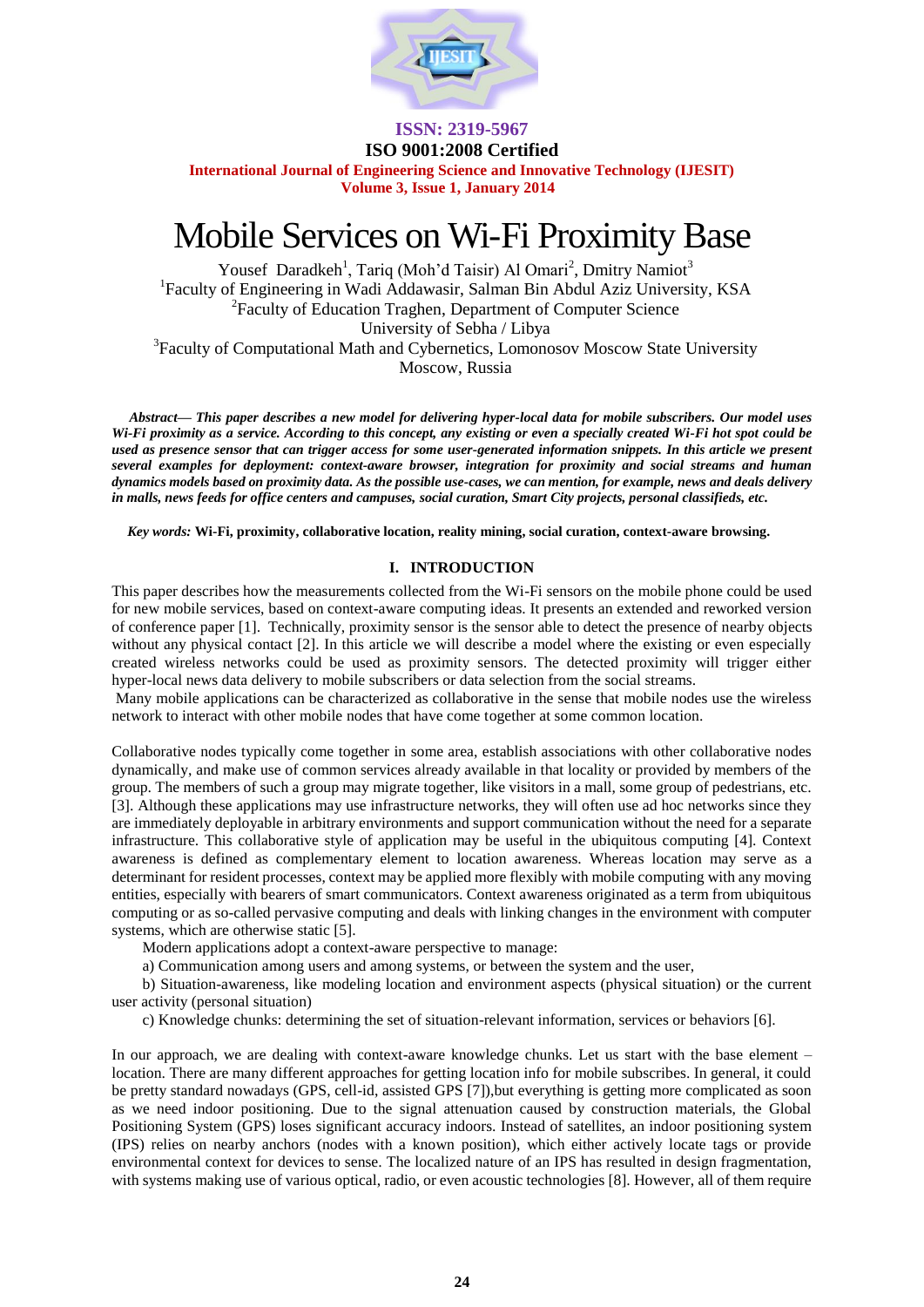

#### **ISO 9001:2008 Certified**

# **International Journal of Engineering Science and Innovative Technology (IJESIT)**

#### **Volume 3, Issue 1, January 2014**

the utilization of their own API with their own protocols. This can be a big challenge for developing heterogeneous scenarios where different localization systems have to be used for a location service.

One of the most used approaches to indoor location is Wi-Fi based positioning. A standard Wi-Fi based positioning system, such as the one offered by Cisco, is completely software-based and utilizes existing Wi-Fi access points installed in a facility and radio cards already present in the user devices. The IEEE 802.11 Wi-Fi wireless network infrastructure consists of wireless clients and several access points (AP) that act as bridges between the wireless network and the local area network. Client primarily uses some selected access point. This selection could be done manually or automatically for AP that provides clients with the strongest RSSI (received signal strength). As a clients roams, it periodically does a site survey of signal quality measures to determine the best AP to associate. Wi-Fi based location systems generally work in two phases. Phase 1 is so called calibration. On this phase a human operator performs a site survey by measuring the RSSI from different APs at some selected points in the environment. As a result, this phase creates a radio map for the environment. Phase 2 is the real location estimation phase. It matches sampled points on the radio map with the closest RSSI values to the target. This calibration phase could be very costly. For example, the Ekahau location system requires 80 RSSI samples to be taken every 3 meters to attain an average positioning accuracy of 3 meters in a 1000m2 environment [9]. Also we should mention the instability in Wi-Fi based IPS. Some environmental factors that affect RSSI such as people presence and movement, humidity level may change the "static" settings used for radio-map.

Lets us mention also one more interesting approach: collaborative location (CL). The most interesting approach for our future development is Cooperative Location-sensing (CLS). As per this approach, some small number of devices, called reference nodes, obtains their coordinates and the rest, unknown-location nodes, must determine their own coordinates. Simply saying, hosts cooperate and share positioning information. CLS uses a grid representation that allows an easy incorporation of external information to improve the accuracy of the position estimation [10]. The motivation for CL and CLS is very transparent. In many situations, due to environmental, cost, maintenance, and other obstacles, the deployment of a dense infrastructure for location sensing is not feasible. It is exactly what we wrote about infrastructure-less system. In CLS, hosts estimate their distance from their neighboring peers. This can take place with any distance estimation method available (e.g., using signal strength). They can refine their estimations iteratively as they incorporate new positioning information. The accuracy of cooperative localization increases with the density of devices. Another interesting aspect for our approach is dynamic location based services. For example, AROUND [11] architecture is proposed as an approach for supporting location-based services in the Internet environment. AROUND provides a service location infrastructure that allows applications to select services that are specifically associated with their current location. The architecture includes a flexible scope model that defines the association between services and location, and a service location infrastructure organized by spatial criteria and optimized for location-based queries. It deals with two proximity models presented on the Figure 1.

We can select things (events, data) either based on the distance or in scope and at this point we are ready to make the last proposition before switching to our SpotEx model. Of course, the acronym LBS (Location Based Systems) contains the word "location". But do we really need the location for the most of the services? As seems to us the final goal (at least for the majority of services) is to get data related to the location, rather than location itself. Location in the classical form (latitude, longitude) here is just an intermediate result we can use as key in our requests for obtaining data (our final goal). So, why do not request data directly, if we can estimate location? And the word "estimate" here means actually the proximity. Two objects are either in the same scope or close each other. NFC has a very short range (measured in inches), Bluetooth typically has a range of 20-30 feet, and Wi-Fi is often 50-100 feet in range. Anything that is "visible" using these wireless technologies can be declared to be "in proximity". But here are the obvious obstacles. The location services have got a wide support on mobile world for example. We should make proximity as easy to use for developers as location has now become. Then we can expect a similar explosion of innovative services. In our development we investigate the proximity statements, associated with Wi-Fi nodes. The explanation for this choice is actually very transparent. There is only one magic word behind this selection. It is a penetration. Mobile phones are probably the most obvious candidate for mass sensing products. As it is stated in [12], the modern phone is a useful tool in social sciences, particularly sociology, social psychology, urban studies, technology assessment, and media studies. The device is willingly carried by a large fraction of people, integrates a number of technologies for automatic observation, can be programmed to interact with the user, and can communicate with remote researchers.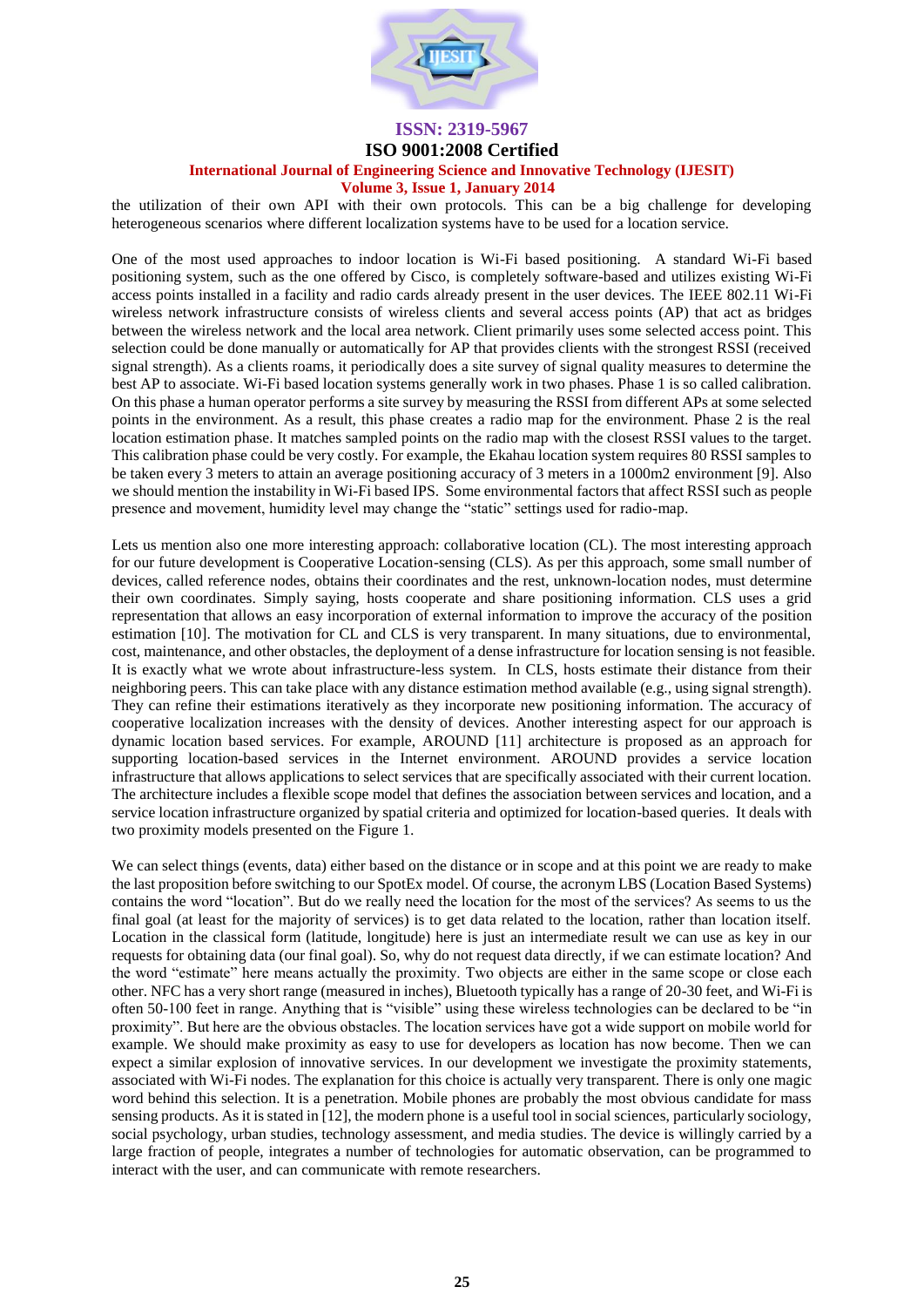

# **ISO 9001:2008 Certified International Journal of Engineering Science and Innovative Technology (IJESIT)**

**Volume 3, Issue 1, January 2014**



Distance-Based Selection  $(a)$ 



#### **Fig 1. Proximity models**

Technically, the modern smart phones could support different build-in sensors. In our research, we choose one particular kind of sensors: wireless network sensors. Practically, we are talking about Wi-Fi modules. The reasons are absolutely the same as the above – this choice let us deal with most widely adopted sensors. All the smart phones nowadays support wireless networks. The rest of the paper is organized as follows. Section II contains an analysis of existing projects that cover proximity services. In Section III, we consider our SpotEx approach as context-aware browser. In Section IV we describe models for integration SpotEx and social streams.

#### **II. RELATED WORK**

Let us describe some existing projects. All Joyn [13] is a peer-to-peer technology that enables ad hoc, proximity-based, device-to-device communication without the use of an intermediary server. Technically, it is a set of APIs for developers. Nokia Instant Community is a new, instant way for communities to socially interact when in close proximity, without the need for WLAN infrastructure or Bluetooth and cellular connections [14]. The clever thing about Nokia Instant Community is that it doesn't need the Internet. It means no searching for a W<sub>i-Fi</sub> hotspot to get you in touch, and you do not need infrared or Bluetooth either. It works completely by using the device's ad-hoc Wi-Fi. But we should mention here that the whole idea looks very similar to Wi-Fi direct spec (Figure 2)



**Fig 2. Privacy in Nokia Instant Community**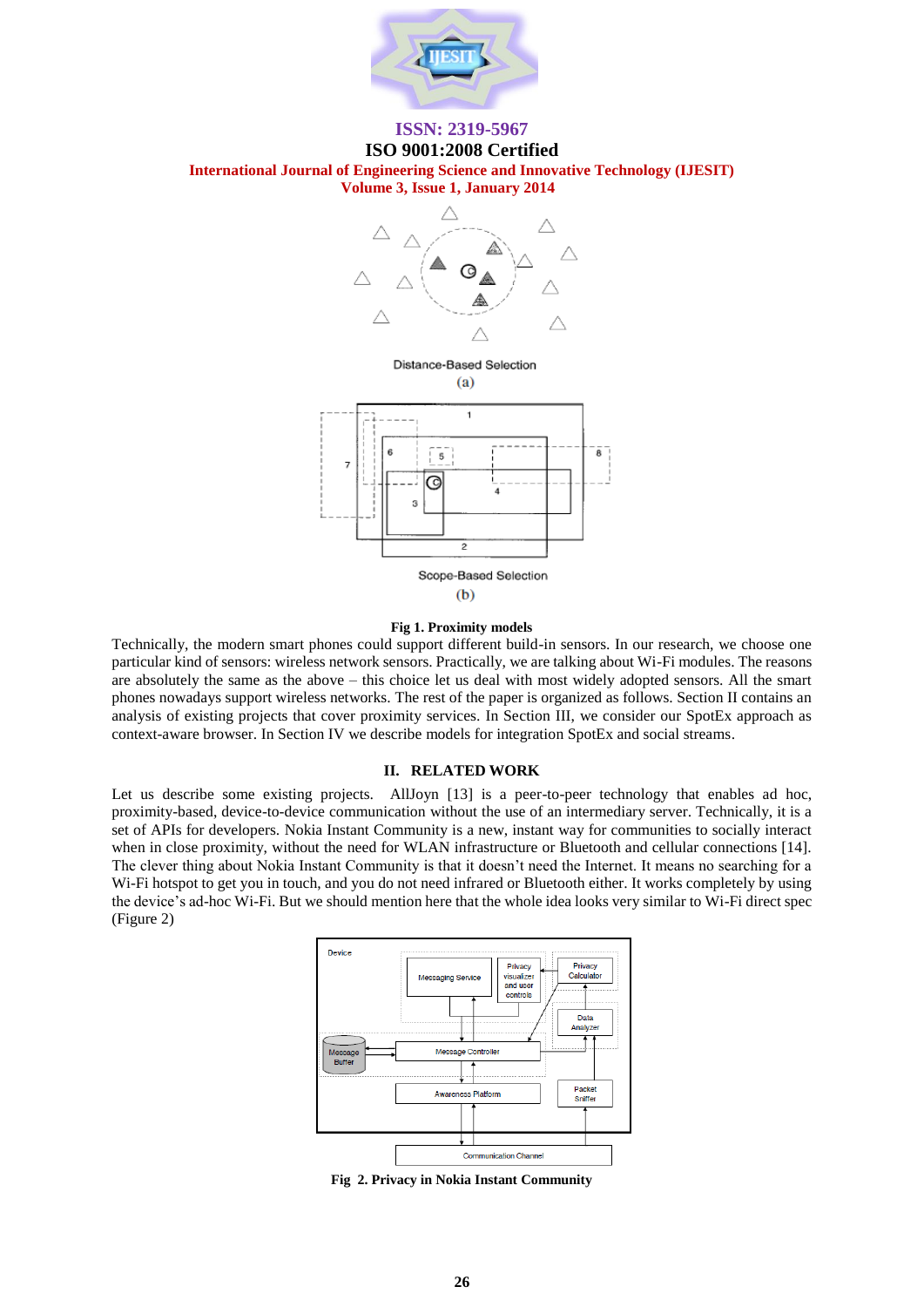

## **ISO 9001:2008 Certified**

### **International Journal of Engineering Science and Innovative Technology (IJESIT)**

#### **Volume 3, Issue 1, January 2014**

Local Social by Rococo soft [16] offers a proximity platform for sharing social data. Local Social combines information about people and things close to a user, with information from one or more of their social networks, and makes that information available to a mobile application in a simple way (Figure 3).



**Fig 3. Local Social Platform**

Local Social has 2 key components:

1. The Local Social Mobile Library, which is deployed on the handset. This gives developers APIs that allow them to:

a) Use proximity to detect devices nearby using Bluetooth, WiFi, and NFC

b) Connect securely to the Local Social Service

c) Discover information about the devices nearby - including opt-in social tags and information

e) Send messages to devices nearby, store tags about those devices for later

2. The Local Social Cloud Service is a web-hosted service, which mediates between the mobile application and the cloud, and stores and retrieves information about the devices (as tags), tracks analytics, and provides social connections to key social networks. What are the common points to all projects? It is device based API. At the first hand, they are oriented to the device-to-device proximity. It is probably more convenient to the social networks. In our project, we will target device-to-infrastructure objects proximity. It is more convenient to the information providing. For example, deliver some news data for people in Smart City applications; provide dynamic information systems in campuses and office buildings, etc.

#### **III. SPOTEX AS CONTEXT-AWARE BROWSER**

Originally, this development started as a special extension for indoor navigation. What if we stop our traditional indoor positioning schema on the first stage: detection of Wi-Fi networks? Obviously, that this detection actually already provides some information about the location – just due to local nature of Wi-Fi network. And as the second step we add the ability to describe some rules (if-then operators, or productions) linked to the Wi-Fi access points. Our rules will simply use the fact that the particular Wi-Fi network (access point) is detected. Based on this conclusion we will open (read – make them visible) some user-defined messages to mobile terminals. Actually, it is a typical example for the context aware computing. The visibility for user-defined text (content) depends on the network context. For the first time this service SpotEx (Spot Expert [17]) was described by the authors in article that has been published in NGMAST-2011 proceedings [18]. It is a working application for Android platform.

Our SpotEx model is based on the ideas of Wi-Fi proximity. Any Wi-Fi hot spot works here just as presence sensor. But we are not going to connect mobile users to the detected networks and our suggestion does not touch security issues. It is not about connectivity at all. We need only SSID for networks and any other public information. So, our service contains the following components:

- Database (store) with productions (rules) associated with Wi-Fi networks. It is web-based data store

- Rule editor. Web application (including mobile web) that lets users add (edit) rule-set, associated with some Wi-Fi network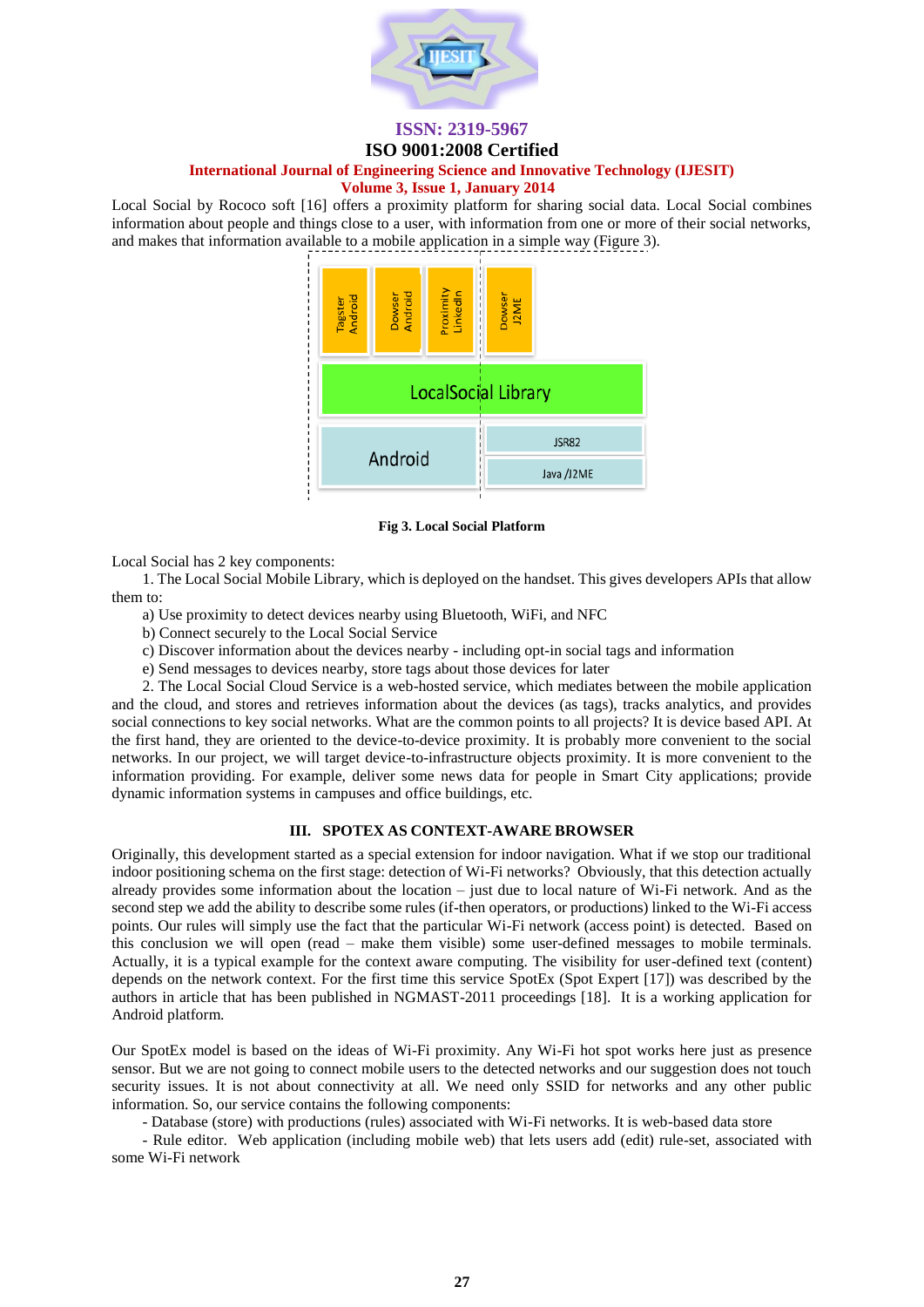

### **ISO 9001:2008 Certified**

# **International Journal of Engineering Science and Innovative Technology (IJESIT)**

#### **Volume 3, Issue 1, January 2014**

- Mobile applications, that can detect Wi-Fi networks, check the current conditions against the database and execute productions

With SpotEx we can take any existing Wi-Fi network (or networks especially created for this service – the most interesting case, see below) and add some rules (messages) to that network. Message here is just some text that should be delivered to the end-user's mobile terminal as soon as the above-mentioned network is getting detected via our mobile application. The word "delivered" here is a synonym for "available for reading/downloading". The possible use cases, including commercial deployment are obvious. Some shop can deliver deals/discount/coupons right to mobile terminals as soon as the user is near some predefined point of sale. We can describe this feature as "automatic check-in" for example. Rather than directly (manually or via some API) set own presence at some place (e.g., similar to Foursquare, Face book Places, etc.) and get deals info, with SpotEx mobile subscriber can pickup deals automatically. Campus admin can deliver news and special announces, hyper local news in Smart City projects could be tight (linked) to the public available networks and delivered information via that channel, etc.

Especially, we would like to point attention to the most interesting (by our opinion, of course) use case: Wi-Fi hot spot being opened right on the mobile phone. Most of the modern smart phones let you open Wi-Fi hot spots. We can associate our rules to such hot spot (hot spots) and so our messages (data snippets) become linked to the phones. Practically, we are getting dynamic LBS here: phone itself could be moved and so, the available data will be de-facto moved too. It opens the door for a new class of applications – personal mobile information services. If our rules describe some content and this content could be actually linked to the particular phone, then phone owner can manage content's availability simply by switching on/off his personal hot spot. This use case is probably the most transparent demonstration of SpotEx model. We can open "base" network right on the mobile phone, attach ("stick") rules for the content to that network and our new information channel will be online. There is no infrastructure except the smart phone itself and there is no calibration phase as per indoor positioning systems. By the way, it is the main difference from the centralized location frameworks from Goggle, Nokia or Ericsson, too. All the frameworks for Wi-Fi positioning are using static databases of nodes and note again, that this approach does not touch security and connectivity issues. You do not need to connect mobile subscribers to your hot spot. SpotEx is all about using hot spot attributes for triggers that can discover the content. The term Wi-Fi proximity is used sometimes in connection with Wi-Fi marketing and mean on practice just setting a special splash screen for hot spot that can show some advertising/branded messages for users during the connection to that hot-spot. Unlike this, SpotEx threats Wi-Fi hot spots just as sensors.

How our productions data store (base of rules) looks like? Each rule looks like a production (if-then operator). The conditional part depends on the following objects:

Wi-Fi network SSID and MAC-address, Signal strength (optionally), time of the day (optionally), client ID (MAC-address, see below)

and includes logical functions (predicates) that depend on the above mentioned data and logical operators. The predicates (in the current version) are:

IS\_VISIBLE ( ) NOT\_VISIBLE ( ) CLOSE\_THAN( ) FIRST\_VISIT( ) FOLLOW UP VISIT( ) TIME() TIME\_WITHIN()

Functions IS\_VISIBLE () or NOT\_VISIBLE () accept as a parameter network ID (e.g., SSID or MAC-address for access point) and returns a Boolean value which depends on the current networks visibility.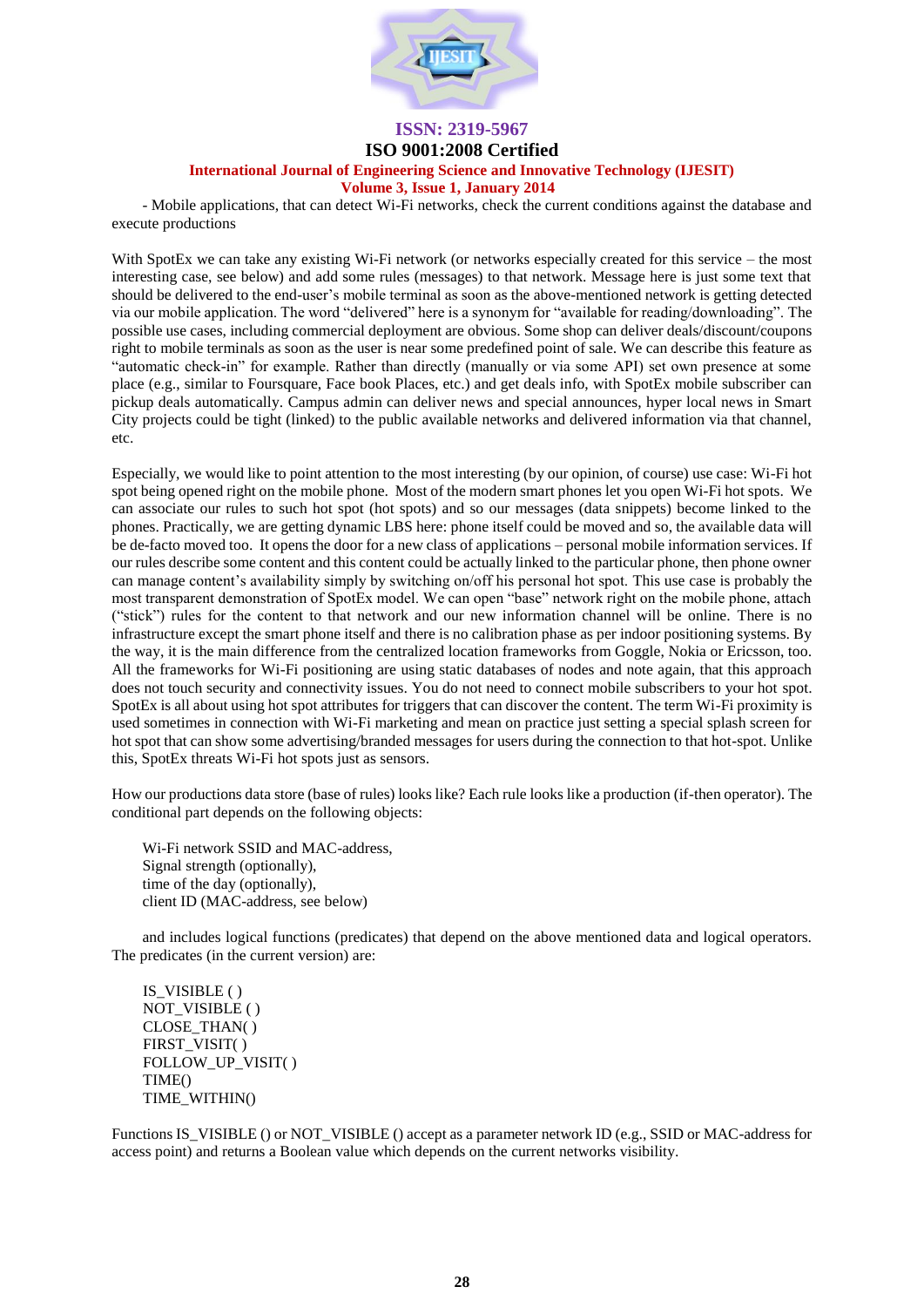

#### **ISO 9001:2008 Certified**

### **International Journal of Engineering Science and Innovative Technology (IJESIT)**

#### **Volume 3, Issue 1, January 2014**

Function CLOSE\_THAN() accepts two parameters identified wireless networks (Wi-Fi access points) and returns true if mobile terminal is close to the Wi-Fi access point described in the first parameter. Two functions FIRST\_VISIT() and FOLLOW\_UP\_VISIT( ) are based on the simple fact that in Wi-Fi based system we have MAC-address for mobile terminal. The whole system does not require authorization. So, unlike traditional systems like foursquare, etc., it is possible to discover data anonymously. But in the same time, we have some analogue of UUID, allowing us distinguish the users. It is MAC-address. We keep historical logs for vectors (MAC-address, wireless environment info) and use it for detecting new or retuned "visitors". For example, if for the same MAC-address we have at least two historical records where at least one Wi-Fi access point mentioned twice or more, it is follow-up visitor. The last two functions operate with time. Function TIME() returns current time, and TIME\_WITHIN() lets prove that current time is within some predefined interval.

The list of base functions is not fixed finally, of course. It corresponds to the new developments in use cases. Finally, our collection of rules is a set of operators like:

#### *IF IS\_VISIBLE('mycafe') AND TIME\_WITHIN(2pm, 3pm) THEN {present the special deal info}.*

Code block (data snippet) {present the special deal info} contains HTML code delivered to mobile browser for mobile subscribers who can see access point mycafe within 1pm-2pm time frame. Each such snippet has got a title (text) and some HTML content (it could be simply a link to external site for example). Snippets present coupons/discounts info for malls, news data for campuses, etc. Technically, any snippet could be presented as a link to some external web site/mobile portal or as a mobile web page created automatically by the rule editor from SpotEx. For data presented as links to external existing mobile sites (portals), SpotEx works as some universal discovery tool. De facto, it lets mobile subscribers to be aware about context-relevant web resources. Owners for the web resources can describe own sites via network nodes related rules rather then present for them individual QR-codes or NFC-tags, for example.

In case of describing some content right in the SpotEx, the whole system works in this part as a content management system (CMS). For each existing data snippet SpotEx rule editor creates automatically mobile web page. SpotEx middleware hosts that page on the own server. It means, that for describing our data we can use all resources that could be presented on HTML pages. For example, multimedia content is also supported. SpotEx mobile application creates on the fly dynamic HTML page from titles (according to rules that are relevant in the given context). It is what mobile users will see. Technically, it is a classical rule based expert system. It matches existing rules against the existing context and makes the conclusions. Existing content here presents a snapshot for Wi-Fi environment. It is a list of hot spots with attributes and conclusion clause here is a mobile web page assembled from the individual titles. Figure 4 illustrates our rule editor. Because our rules form the standard production rule based system, we can use old and well know algorithms like Rete [19] for the processing. A Rete-based expert system builds a network of nodes, where each node (except the root) corresponds to a pattern occurring in the left-hand-side (the condition part) of a rule. The path from the root node to a leaf node defines a complete rule left-hand-side.

Mega Mall

| Offers               | Settings | Stats | About | Logout                                          |  |
|----------------------|----------|-------|-------|-------------------------------------------------|--|
|                      |          |       |       |                                                 |  |
| Add offer            |          |       |       | Create a new offer (rule). Set a                |  |
| Title?               |          |       |       | description for your offer (title), provide a   |  |
| New store            |          |       |       | full text description or URL for<br>redirection |  |
| $C$ URL ? $C$ Text ? |          |       |       | IF networks MegaWiFil and                       |  |
|                      |          |       |       | MegaWiFi2 are visible THEN                      |  |
| $\Box$ Active $?$    |          |       |       |                                                 |  |
| Save                 | Delete   |       |       |                                                 |  |

**Fig 4. Create a new rule**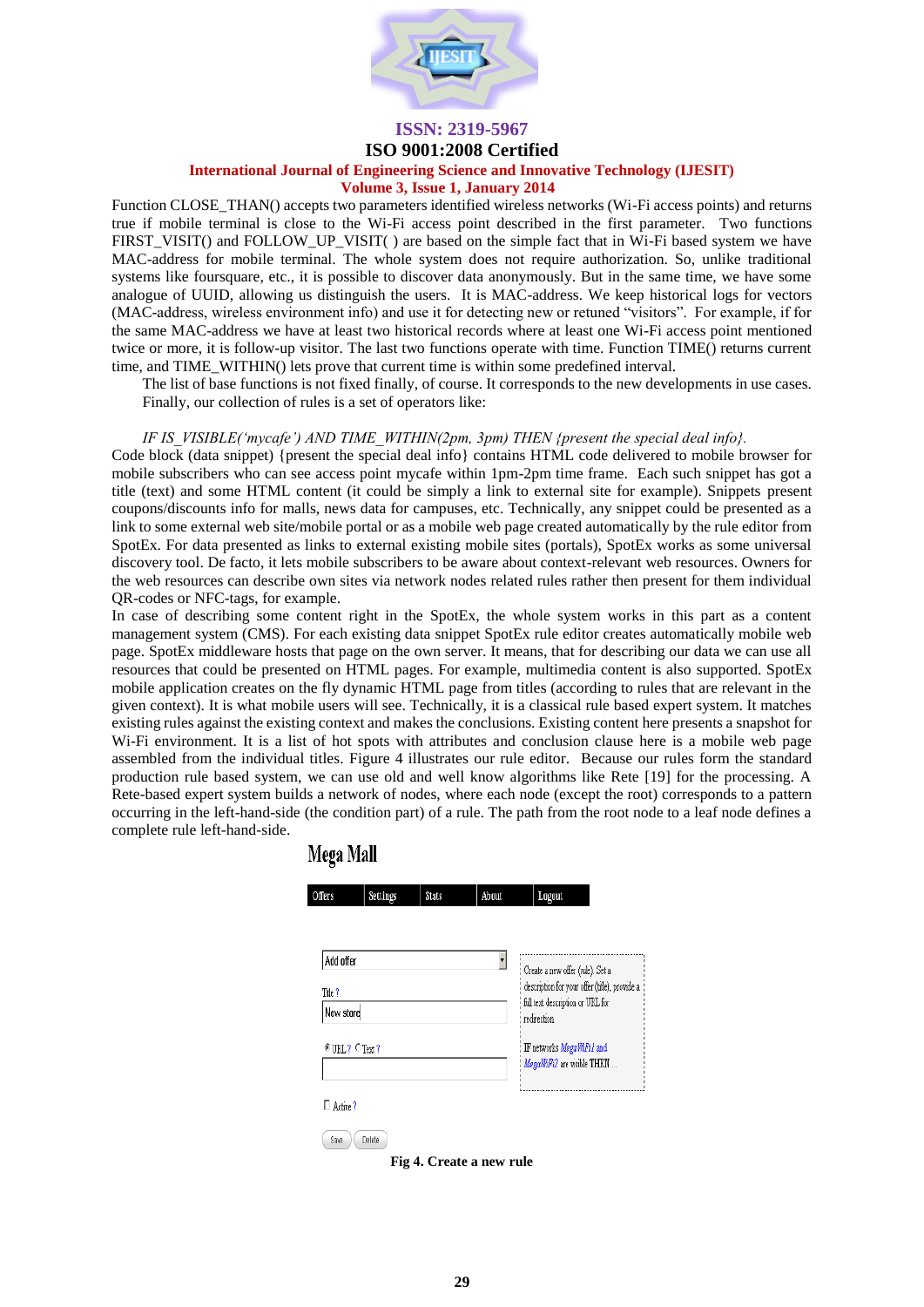

# **ISO 9001:2008 Certified**

### **International Journal of Engineering Science and Innovative Technology (IJESIT)**

#### **Volume 3, Issue 1, January 2014**

Each node has a memory of facts, which satisfy that pattern. This structure presents essentially a generalized tree. As new facts are asserted or modified, they propagate along the network, causing nodes to be annotated when that fact matches that pattern. When a fact or combination of facts causes all of the patterns for a given rule to be satisfied, a leaf node is reached, and the corresponding rule is triggered [20]. It is illustrated on Figure 5.

# **Administrative console**

| Create mall                                          |                  | Users       | <b>Rules</b>                                                                         | About        |  |  |  |
|------------------------------------------------------|------------------|-------------|--------------------------------------------------------------------------------------|--------------|--|--|--|
| <b>Id</b>                                            | Title            |             |                                                                                      | Active       |  |  |  |
| 17                                                   | Huge discounts   |             |                                                                                      |              |  |  |  |
| 22.                                                  | Eva1             | Help        |                                                                                      | $\mathbf x$  |  |  |  |
| 27                                                   | Best cafe in San |             |                                                                                      |              |  |  |  |
| IF network m1 net is visible<br>44<br>Edgars Mystery |                  |             |                                                                                      |              |  |  |  |
| 53.                                                  | CliCode WiFi B   | <b>THEN</b> |                                                                                      |              |  |  |  |
| 55.                                                  | Clicode          |             | show text: Please, go to the<br>second floor. 30% off for all<br>goods before Dec 30 |              |  |  |  |
| 56.                                                  | clicode          |             |                                                                                      |              |  |  |  |
| 57                                                   | clicode          |             |                                                                                      |              |  |  |  |
| 58                                                   | eee              |             |                                                                                      |              |  |  |  |
| 63                                                   | CliCode WiFi     |             | Close                                                                                |              |  |  |  |
| 64                                                   | pokus            | /i,         |                                                                                      |              |  |  |  |
| 66                                                   | Menlyn demo      |             |                                                                                      | $\mathbf{1}$ |  |  |  |
| 67                                                   | Menlyn           |             |                                                                                      | 1            |  |  |  |

#### **Fig 5. SpotEx rules**

The current implementation for mobile client is based on Android OS. This application uses WiFi Manager from Android SDK - the primary API for managing all aspects of Wi-Fi connectivity. This API let us pickup the following information about nearby networks

SSID - the network name.

BSSID - the address of the access point.

Capabilities - describes the authentication, key management, and encryption schemes supported by the access point.

Frequency - the frequency in MHz of the channel over which the client is communicating with the access point.

Level - the detected signal level in dBm.

So, actually all the above-mentioned elements could be used in our productions.

Technically, any snippet could be presented as a link to some external web site/mobile portal or as a mobile webpage created automatically by the rule editor included into SpotEx. Rule editor works in both desktop and mobile web. So, once again just having ordinary smart phone is enough for creating (opening) information channel for delivering hyper-local news data. SpotEx rule editor creates mobile web page for the each provided data snippet. It hosts that page on the own server. It means, by the way, that for presenting our data we can use any resources that could be presented on HTML pages. For example, any multimedia content is also supported.

SpotEx mobile application, being executed, creates dynamic HTML page from titles (according to rules that are relevant in the given context) and presents that mobile web page to the user. It works just as a classical rule based expert system. It matches existing rules against the existing context and makes the conclusions. Existing context here is a description for "Wi-Fi environment". In other words, it is a list of hot spots with their attributes. And conclusion here is a list of titles that can be presented as a dynamically created mobile web page. On that page, each discovered title could be presented as a hyperlink points to the appropriate data snippet. Any click on the interested title opens the snippet (shows or discovers data to mobile user). So, for the mobile users the whole process looks like browsing, where their browser becomes aware about hyper-local content. It is a typical example of context-aware retrieval. The development of personal networked mobile computing devices and environmental sensors means that personal and context information is potentially available for the retrieval process. Classically, it is referred as context-aware retrieval [21]. The objective of incorporating contextual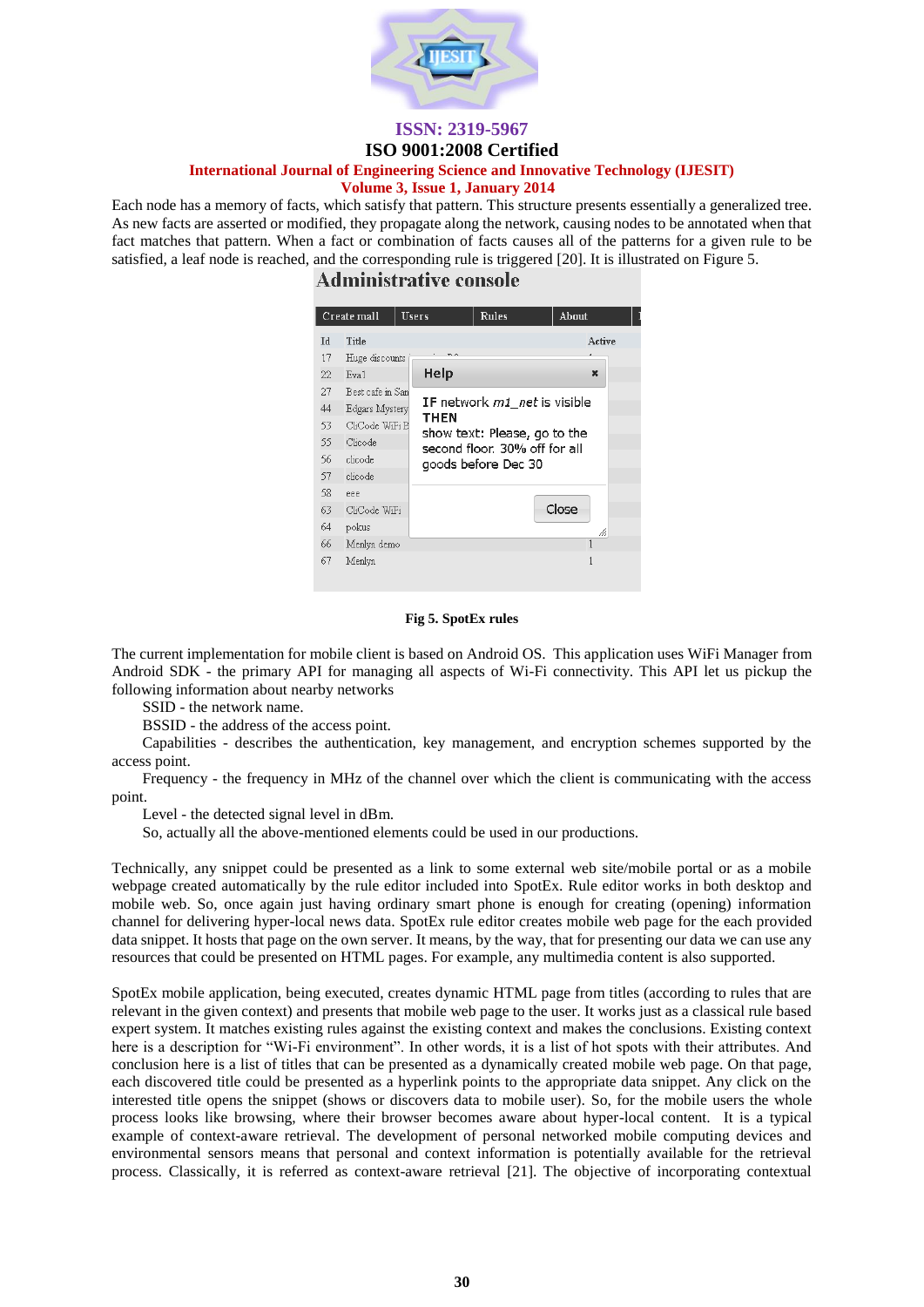

#### **ISO 9001:2008 Certified**

# **International Journal of Engineering Science and Innovative Technology (IJESIT)**

#### **Volume 3, Issue 1, January 2014**

information into the retrieval process is to attempt to deliver information most relevant to the user within their current context. In general, this process may involve personalization of the retrieval process in combination with context-awareness, but this need not be the case.

As it is highlighted in [21], the ideal retrieval agent in a ubiquitous computing environment could (a) perform actions automatically if there is no need to consult the user; (b) summarize or coalesce documents before presentation; (c) decide when to deliver the retrieved information to the user, e.g. if it is marked as highly relevant, it should be delivered immediately, interrupting whatever they are currently doing; and (d) learn from users how its performance can be improved. The introduction of information delivery not directly controlled by the user introduces the ideas of proactive information retrieval, where a device may automatically poll sensors (in our case) and may trigger information when the user enters a certain context (some like geo-fence described via network proximity).

As per other functionality of our context-aware browser, we can highlight the following notes. At the first hand, we can note that it is the "pull model", versus the "push model" that has been proposed by Bluetooth marketing for example. It could be more convenient (more safe) for the users – there are no automatically downloaded files/messages, etc. But in the same time nothing prevents us from updating that dynamic web page automatically (e.g., by the timer) and simulating "pull model" in the user-safety mode. At the second hand, we can note that because it is browsing, the whole process is anonymous. Indeed, there is no sign-in in the SpotEx. Of course, any data snippet may lead to some business web site/portal, where that site may ask about login, etc. In the same time, SpotEx itself is anonymous. Unlike social networks like Foursquare, there is no need to disclose own identity just for looking new deals in some mall you are currently in. In the same time, we can still collect some meaningful statistics in SpotEx. Because the model requires Wi-Fi to be switched on, we have automatically unique ID for each client. It is MAC-address. It plays a role of global UUID here. So, where we have not login info for our clients, we still can distinguish them. It let us detect, for example, the same person, who did that already twice during the last week, is opening the particular data snippet right now.

Because mobile users in SpotEx model actually work with web pages, we can use pretty standard methods for web server log analysis in order to discover user's activities. A statistical analysis of the server log may be used to examine traffic patterns by time of day, day of week, etc. So, we can detect frequent visitors, usage patterns, etc. And even more – we can use that information in our rules. For example, some mall may offer special things for frequent visitors, etc. Data from real time analytics for our info snippets could be used in conditional parts of our rules too. The next stage of development targets the simplicity of preparing data for SpotEx model. What if instead of the separate database with rules (as it is described above) we add the ability to provide a special markup for existing HTML files? So, rather than writing separate if-then rules we can describe our rules right in HTML code. Technically, we can add for example HTML div blocks with attributes that describe our rules (their conditions). As a model for applied development, we can suggest Web Intents [22].

#### **IV. SPOTEX AND SOCIAL NETWORKS**

Here, we will describe how the above mentioned model for the network proximity could be adopted to the social streams. For pairing sensors data and social streams (e.g. Twitter stream – what is our case), we can describe thematic stream as data (topics) discovered from the tweets and data recorded from our sensors (wireless networks sensors).

Technically, there are three basic parameters (so called where-when-what scheme): location, time and topic. And our stream is a collection of different spatio-temporal-thematic points. Each point has got the following attributes: location, time stamp and topic. Topic here is some content, extracted from the tweets (e.g., hash tags).

Point  $=$  { location, time stamp, topic } Stream =  $[Point_1, Point_2 ...]$ 

Usually, location is simply a pair of latitude, longitude. But deploying wireless networks sensors let us replace location with proximity. We mean here the relative position regarding the network nodes. E.g., for Wi-Fi networks it could be a proximity to some Wi-Fi access point.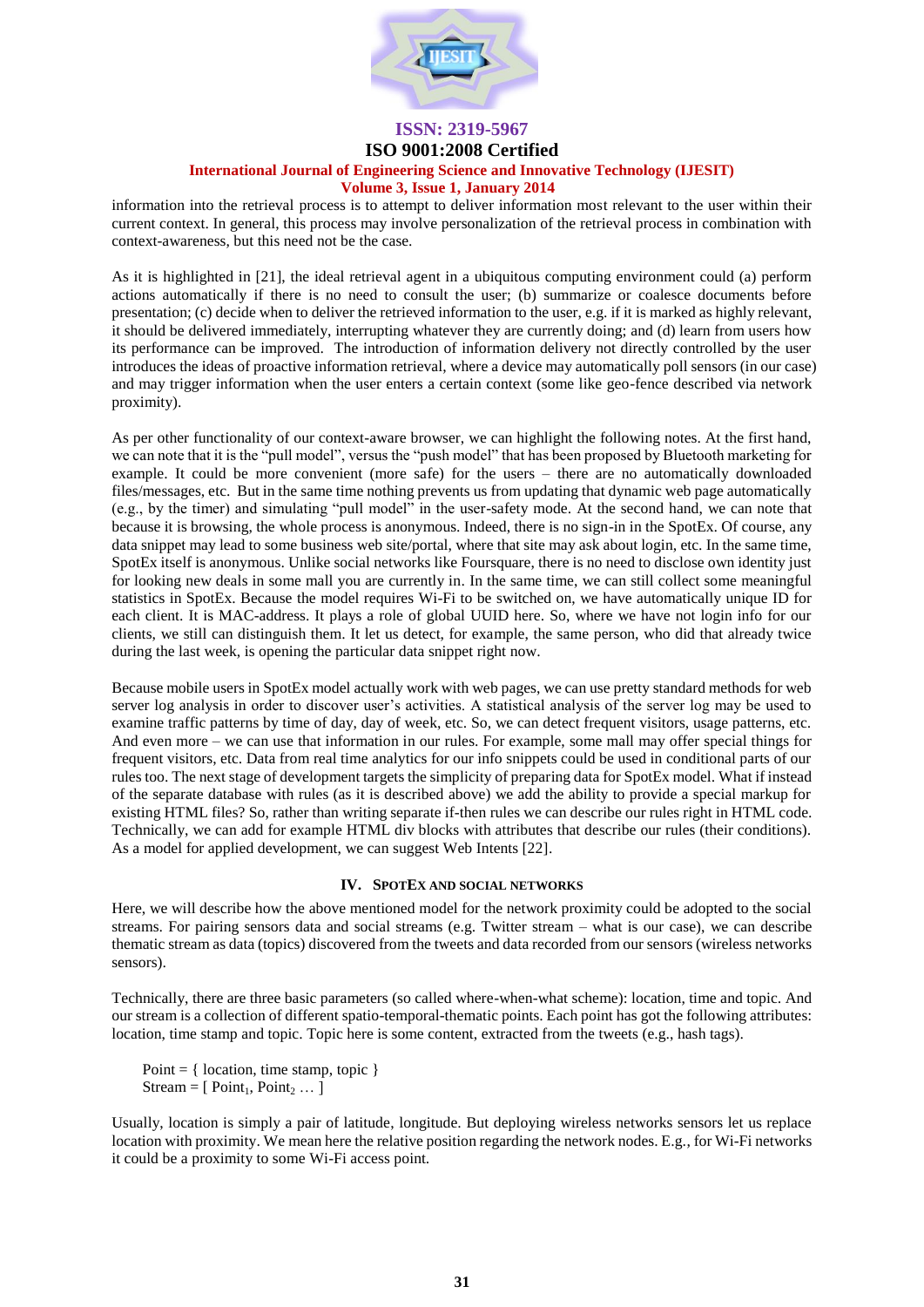

#### **ISO 9001:2008 Certified**

### **International Journal of Engineering Science and Innovative Technology (IJESIT)**

#### **Volume 3, Issue 1, January 2014**

In other words, this approach let us combine topics (read – text extraction from the posting in the social networks) around the wireless nodes. It could provide more precise location info than the traditional geo places based positioning in social networks. Let us highlight the key points for this approach. At the first hand, it is a special form of check-ins. Check-ins (as objects) could be customized [23]. In general, our approach looks like a special check-in service for social networks. What is a typical check-in record in social networks? It is some message (post, status) linked to the selected location (place). What are the reasons for members in social networks use such special kind of messages? Sometimes it could be stimulated by the business. Practically, user posts advertising for the business in exchange for some benefits. Sometimes it could be used for social connection: let other know where I am and see where my friends are.

But the key point is the special kind of records in the social network – check-in. It could be customized, of course, and business can create own forms for check-in records [24], but they are still some posts in the social networks. In other words, they are always part of the social stream. What if we create a new type of check-in records and separate them from rest of stream? It means that we will provide a separate database that just contains a list of accounts from the social network being concentrated (at this moment!) nearby some place. It is a temporal database, check-in records could be changed constantly and it does not contain the social stream itself – just IDs (e.g. nick names) for accounts.

The second key moment is a new definition for places. Traditionally, for social networks it is a pair from geo coordinates (latitude, longitude) and some description. It already creates problems for indoor (many places within the big mall will be on the same geo position, etc.). What if we remove our "new" places from the social networks too? We will describe our places separately and define them via proximity (network proximity in our case) attributes rather than via geo coordinates. Proximity based definition means that each place should be defined via some metric that we introduce for our network. Let us talk about Wi-Fi. As a base for metric we can use:

- Visible SSID for networks

- counter for access points (our mobile phone can see from the particular place more than one access point for the same network)

- RSSI (signal level) for the each device

As soon as two users (mobile phones) have at least one common visible Wi-Fi access point – they are in the proximity. And obviously, the more similar (close each other) the visible network environments are, the bigger is level of proximity. Now, suppose that we have a mobile application that lets users confirm their social network identity and link that identity with wireless networks info. This application will form (fill) our external temporal database that contains social network identity confirmation and an appropriate network info. Running this application is simply a new form of check-in. This new check-in is an "external" entity for the social network. Our application does not post data back to the social network. It keeps data outside (in the own database). So, in the terms of privacy this check-in does not affect (does not touch, actually) account settings in the social network.

The reasons for acting with new check-ins are absolutely the same as for their old counterparts. Sometimes it could be stimulated by the business. Business entity can use that information for statistics and deliver some benefits in exchange for "check-in". And it could be used of course for the connection: let other know where I am and see who else is here also and now what can we do with this external check-ins database? At the first hand we can list other people at any particular location. Actually, it is always a list of people at "this" location only. It is just because our proximity based system does not support lists of location in the traditional form. Each our "location" is described via Wi-Fi sensors, via visible access points and RSSI. Obviously, all the attributes are dynamical. So, after own check-in, user can see the nearby check-ins only. In this approach user is simply unaware about other "places". He needs to move and check-in again in order to see a new place as well as its check-ins. Note, that the places themselves in this approach are also dynamical.

At the second, we can show (search) social streams nearby. Via public API, we can read data feeds for users. Of course, we can do that if an appropriate data feed is not protected. This feature let us keep the full respect to the existing privacy settings in social networks. Currently we have a proof of concept application that works on Android platform for Twitter. Figure 6 illustrates the main screen from In-Proximity check-in application (currently in beta for Android platform). Application detects the visible Wi-Fi networks (by the same manner as the above described SpotEx does) and asks user for how long his record should be saved in the temp database.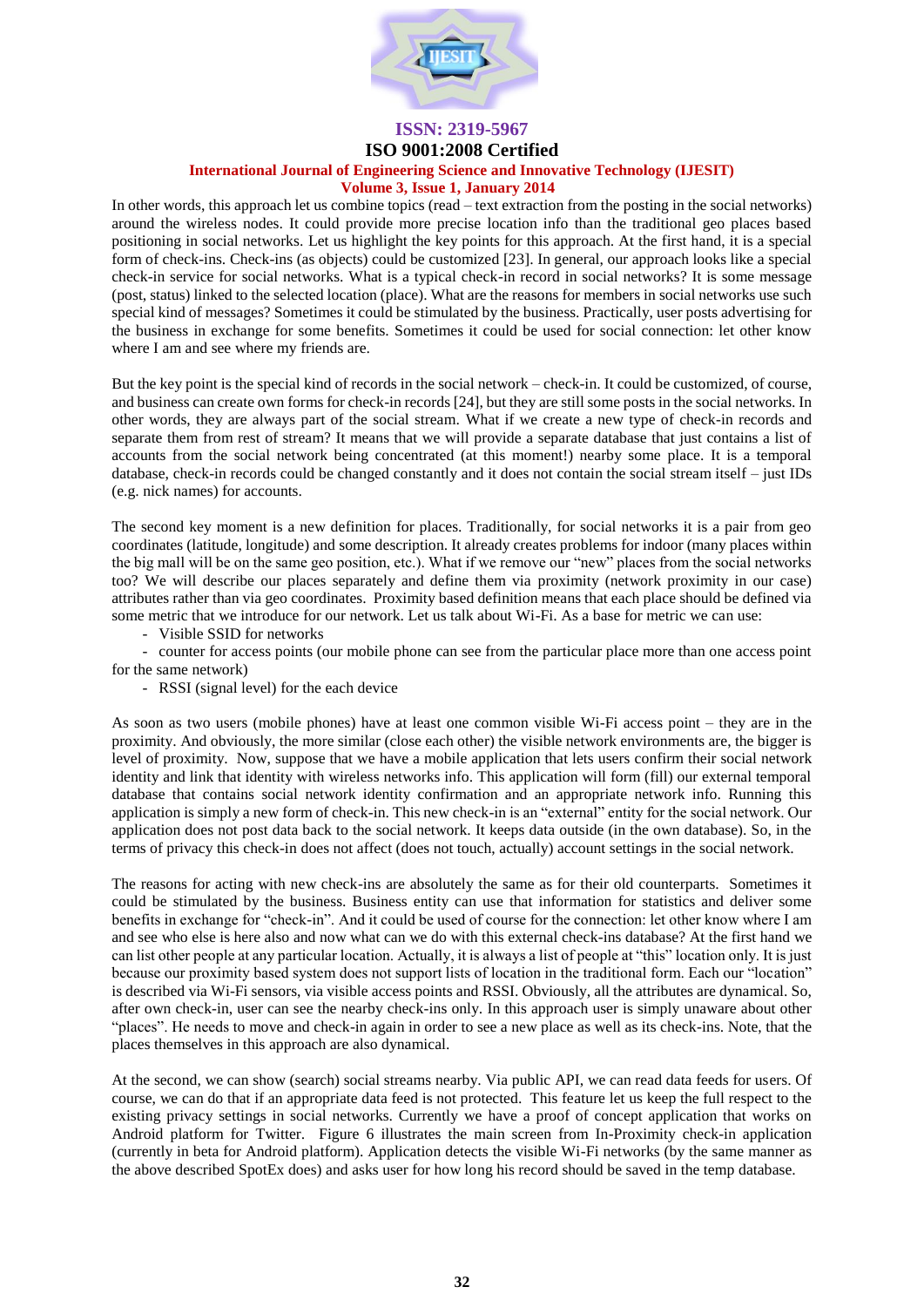

### **ISSN: 2319-5967 ISO 9001:2008 Certified**

# **International Journal of Engineering Science and Innovative Technology (IJESIT) Volume 3, Issue 1, January 2014**

| Proximity che                 |  |  |  |  |  |  |
|-------------------------------|--|--|--|--|--|--|
| I am going to stay here:      |  |  |  |  |  |  |
| 1 hour or less<br>O           |  |  |  |  |  |  |
| up to 3 hours                 |  |  |  |  |  |  |
| up to 8 hours                 |  |  |  |  |  |  |
| Privacy:                      |  |  |  |  |  |  |
| keep my record in history log |  |  |  |  |  |  |
| Check-in                      |  |  |  |  |  |  |
|                               |  |  |  |  |  |  |

**Fig 6. In-proximity check-in**

The record could be removed early in case of check-in in any other place. It is up to user also to allow (disallow) saving this check-in record in history log (by default nothing is saved).

#### **V. CONCLUSION**

This paper described a new context-aware browsing model for mobile users based on the ideas of Wi-Fi proximity. Developed service can use any existing as well as the especially created (described) Wi-Fi network as presence trigger for discovering user-defined content right to mobile subscribers. Proposed approach is completely software based and does not require additional hardware investments. For using SpotEx you need nothing except the smart phone. Also this approach supports ad-hoc solutions and unlike existing Wi-Fi based indoor-location techniques does not require the upfront space preparations. This service could be used for delivering commercial information (deals, discounts, coupons) in malls, hyper-local news data, data discovery in Smart City projects, personal news sites, etc.

#### **ACKNOWLEDGMENT**

The authors would like to thank the anonymous referees. Authors would like to thank the management of Salman Bin Abdul Aziz University for providing financial assistance to do this research a successful manner.

#### **REFERENCES**

- [1] D. Namiot and M. Sneps-Sneppe "Wi-Fi proximity as a Service", Think Mind SMART 2012, The First International Conference on Smart Systems, Devices and Technologies, pp.62-68.
- [2] C. Seeger, A. Buchmann, and K. Van Laerhoven, "Wireless sensor networks in the wild: three practical issues after a middleware deployment", Proceedings of the 6th International Workshop on Middleware Tools, Services and Run-time Support for Networked Embedded Systems ACM New York, NY, USA, 2011.
- [3] R. Meier, V. Cahill, A. Nedos, and S. Clarke, "Proximity-Based Service Discovery in Mobile Ad Hoc Networks", Distributed Applications and Interoperable Systems Lecture Notes in Computer Science, 2005, Volume 3543/2005, pp. 1147-1149, DOI: 10.1007/11498094\_11.
- [4] M. Weiser: "Ubiquitous Computing," IEEE Hot Topics, vol. 26, pp. 71-72, 1993.
- [5] S. Poslad "Ubiquitous Computing", Smart Devices, Environments and Interactions DOI: 10.1002/9780470779446.fmatter, 2009, John Wiley & Sons, Ltd.
- [6] C. Bolchini1, G. Orsi, E. Quintarelli, F. A. Schreiber, and Letizia Tanca, "Context modeling and context awareness: steps forward in the context-addict project". IEEE Data Eng. Bull., 34(2): pp. 47–54.
- [7] R. Ahas, S. Silm, O. Järv, E. Saluveer, and M. Tiru, "Using Mobile Positioning Data to Model Locations Meaningful toUsers of Mobile Phones", Journal of Urban Technology Volume 17, Issue 1, 2010 pp. 3-27.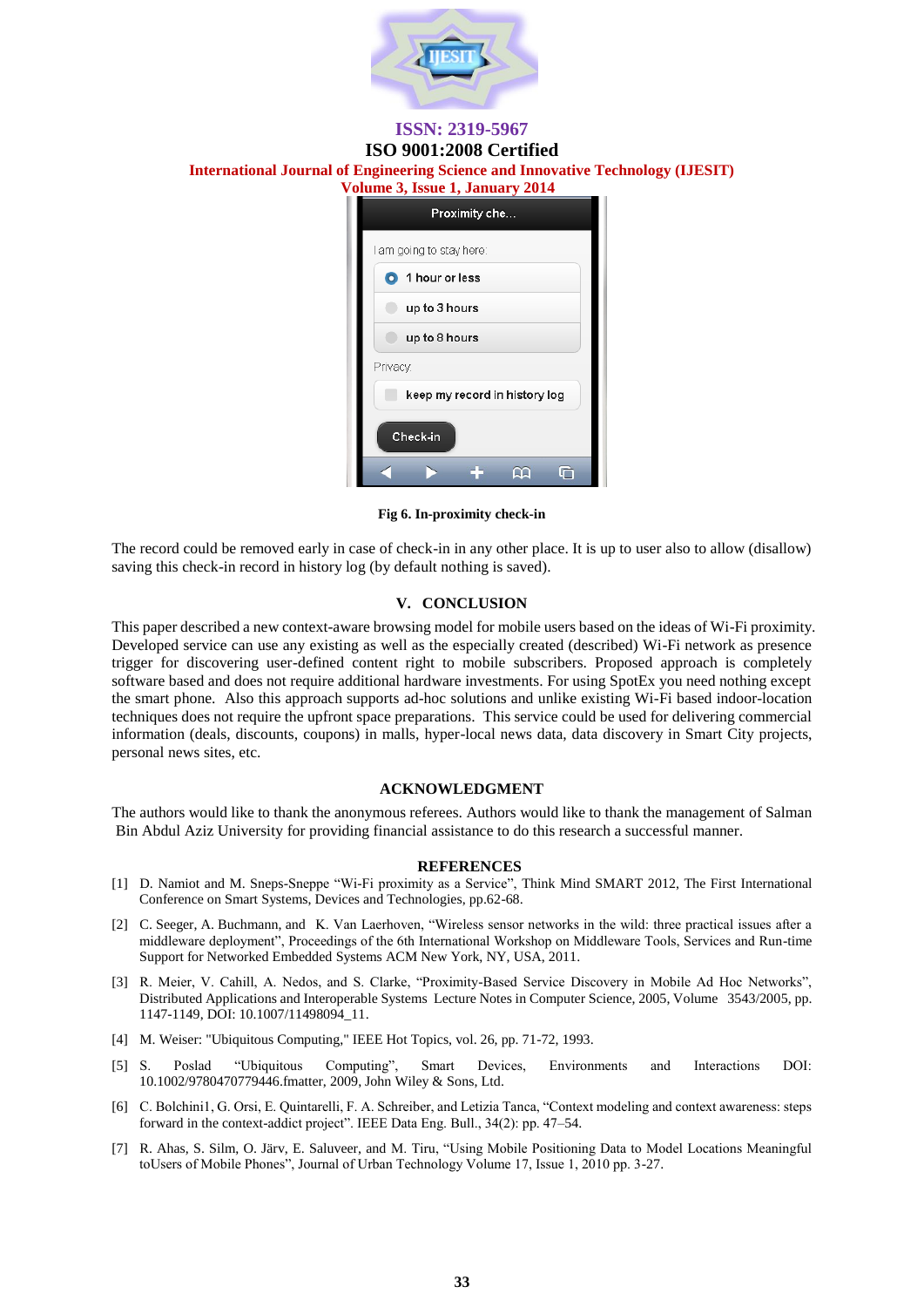

#### **ISO 9001:2008 Certified**

#### **International Journal of Engineering Science and Innovative Technology (IJESIT)**

#### **Volume 3, Issue 1, January 2014**

- [8] Comparison of Wireless Indoor Positioning Technologies http://www.productivet.com/docs-2/Wireless\_Comparison.pdf Retrieved: Jul, 2012.
- [9] Y.Chen, J.Chiang, H.Chu, P. Huang, and A.Tsui, "Sensor-assisted Wi-Fi indoor location system for adapting to environmental dynamics", MSWiM '05 Proceedings of the 8th ACM international symposium on Modeling, analysis and simulation of wireless and mobile systems, pp. 118 – 125.
- [10] J.Ash, S.Kyperountas, A.Hero, R.Moses, and N.Correal, "Locating the nodes: cooperative localization in wireless sensor networks", Signal Processing Magazine, IEEE, vol.22, issue 4, 2005, pp. 54 – 69.
- [11] R. José, A. Moreira, H. Rodrigues, and N. Davies, "The AROUND Architecture for Dynamic Location-Based Services", in Mobile Networks and Applications Volume 8, Number 4, pp. 377-387, DOI: 10.1023/A: 1024531629631.
- [12] M. Raento, A. Oulasvirta, and N. Eagle, "Smartphone's An Emerging Tool for Social Scientists". Sociological Methods Research February 2009 vol. 37 no. 3 pp. 426-454.
- [13] AllJoyn https://www.alljoyn.org/ Retrieved: Aug, 2012.
- [14] Nokia Instant Community http://research.nokia.com/news/9391 Retrieved: Jul, 2012.
- [15] M. Jadliwala, J. Freudiger, I.Aad, J.Hubaux, and V.Niemi, "Privacy-triggered communications in pervasive social networks", World of Wireless, Mobile and Multimedia Networks (WoWMoM), 2011 IEEE International Symposium on,  $2011$ , pp.  $1 - 6$ .
- [16] LocalSocial http://www.rococosoft.com/products/localsocial Retrieved: Feb, 2013.
- [17] D. Namiot and M. Sneps-Sneppe, "Proximity as a service". In Future Internet Communications (BCFIC), 2012 2nd Baltic Congress on, pp. 199-205, IEEE, DOI: 10.1109/BCFIC.2012.6217947.
- [18] D. Namiot and M. Schneps-Schneppe, "About location-aware mobile messages", International Conference and Exhibition on. Next Generation Mobile Applications, Services and Technologies (NGMAST), 2011, pp.: 48 – 53 ISSN: 2161-2889, DOI: 10.1109/NGMAST.2011.19.
- [19] E. Friedman-Hill, "Jess in Action: Java Rule-based Systems", Manning Publications Company, June 2003, ISBN 193011089.
- [20] C. L. Forgy "RETE: A fast algorithm for the many pattern/many object pattern match problem", Artificial Intelligence 19(1): pp. 17-37, September 1982.
- [21] G. Jones and P. J. Brown "Context-Aware Retrieval for Ubiquitous Computing Environments" Mobile and Ubiquitous Information Access Lecture Notes in Computer Science, 2004, Volume 2954/2004, 371-374, DOI: 10.1007/978-3-540-24641-1\_17.
- [22] Namiot, Dmitry. "Web Intents as an Extension for M2M Open API", European Journal of Scientific Research 94.3 (2013), pp. 452-462.
- [23] D. Namiot and M. Sneps-Sneppe "Advertising in Social Networks: Business-oriented Check-ins", AFIN 2011, The Third International Conference on Advances in Future Internet pp. 20-24.
- [24] D. Namiot and M. Sneps-Sneppe "Customized Check-in Procedures", Smart Spaces and Next Generation Wired/Wireless Networking. Lecture Notes in Computer Science, 2011, Volume 6869/2011, pp. 160-164, DOI: 10.1007/978-3-642-22875-9\_14.

#### **AUTHOR BIOGRAPHY**

**Yousef Daradkeh** received his B.Sc. degree in Computer Science and Engineering from the Technical University of Moldova (TUM) specializations in Computer`s, Information Systems and Networks in 2000, and his M.S. degree in Software Engineering from the Belarusian National Technical University (BNTU) in 2003. He received his Ph.D. degree in Computer Engineering and Information Technology from the Belarusian State University of Informatics and Radio-Electronics (BSUIR), and He has worked as a Post-Doctoral Research Fellow in the Department of Electrical and Computer Engineering, Schulich School of Engineering[, University of Calgary](http://www.ucalgary.ca/) (UC), Canada, in 2009. He has more than 36 published researches in the areas of wireless networking, artificial intelligence, web development, Java programming language, databases, context aware computing, cyber-security, information and economic security, LBS and geo services, knowledge representation and reasoning. He is as a Senior Lecture and Researcher in the faculty of Engineering, Salman Bin Abdul Aziz University (SAU).

**Tariq(Moh'd Taisir) Al Omari** received his B.Sc. degree in Bachelor of Computer Engineering from the Kharkiv National University of Radio Electronics of Ukraine in 2005, and his M.S. degree in Master of Engineering, Computer Systems and Networks from the Kharkiv National University of Radio Electronics of Ukraine in 2006. He received his Ph.D. degree in Engineering Sciences: Information Technology from the Lviv Polytechnic National University in 2010. He has more than 27 published researches in the areas of Computer-Aided design of MEMS at system level, The formalization of the MEMS automated design process by usage of petri Networks, Mathematical models for stress and displacement detection in the elastic part of the microphone, Development of subsystems for solving optimization problems with the help of genetic algorithms, Development and study of subsystem for solution of tasks of multicriterial optimization.